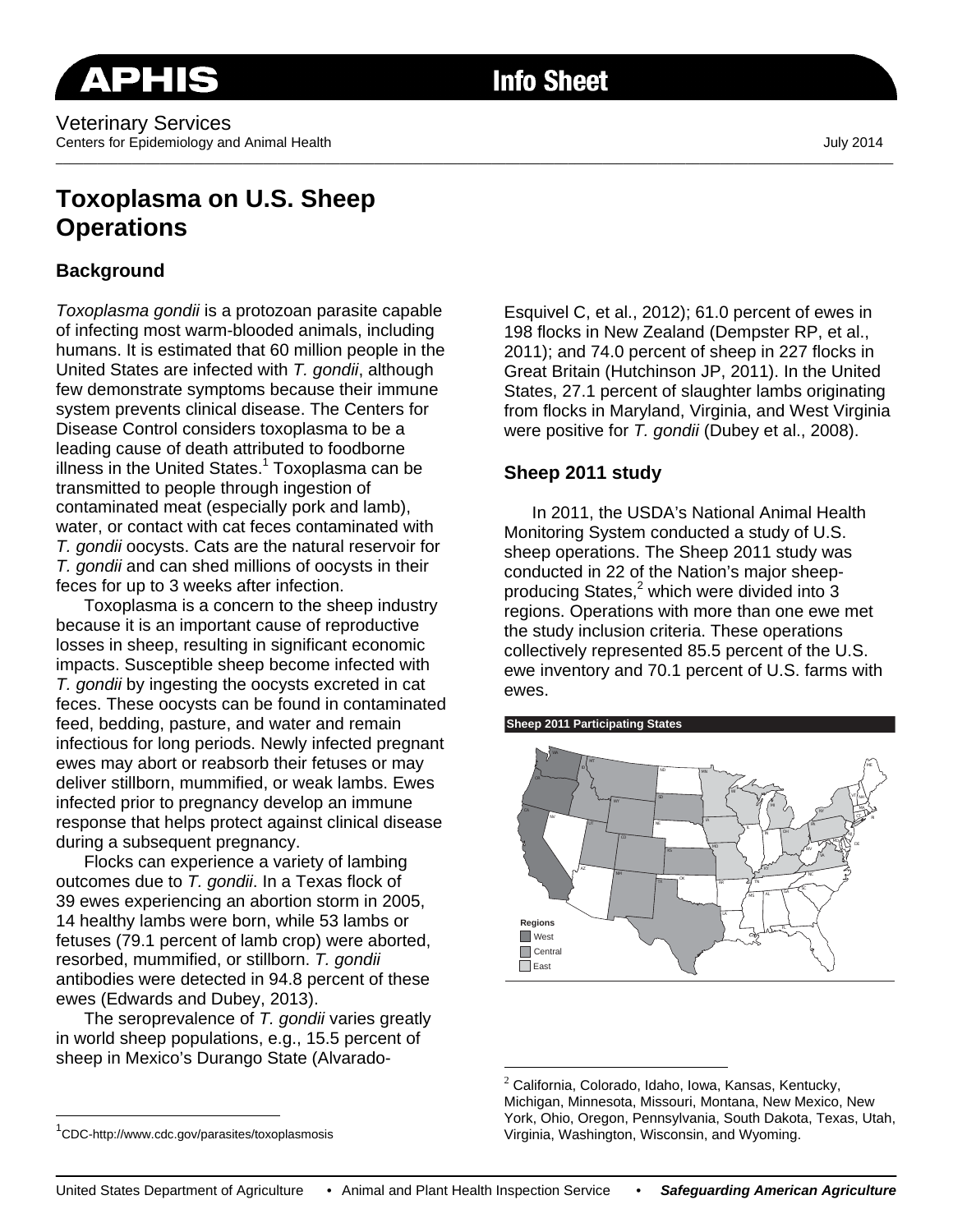The Sheep 2011 study focused on sheep health and management and was the first study to estimate the national seroprevalence of toxoplasmosis in U.S. lambs. Interestingly, when asked about familiarity with toxoplasmosis, 54.0 percent of producers had never heard of the disease or knew of it by name only.

During the study, data and samples relevant to the causes of abortion storms in sheep were collected. In total, blood samples from 3,967 lambs from 353 participating operations were tested for *T. gondii* antibodies at the Beltsville Agriculture Research Service using the modified agglutination test. *T. gondii* antibody seroprevalence indicates an animal has been previously exposed to *T. gondii.* Estimates were weighted within size strata and State, adjusting for nonresponse.

## **Toxoplasma prevalence in U.S. lambs**

#### *Flock-level prevalence*

At least one lamb was seropositive for *T. gondii* on 47.3 percent of operations. A higher percentage of operations in the East region (58.8 percent) than the Central region (34.6 percent) had lambs seropositive for *T. gondii* (fig. 1).

**Figure 1. Percentage of operations and percentage of lambs seropositive for toxoplasma, by region**

**Percent**



There was no substantial difference in the percentage of operations seropositive by management type (fig. 2) or by flock size (fig. 3). For flocks with at least one seropositive animal, the average within flock prevalence was 28.9 percent (data not shown).

## **Figure 2. Percentage of operations and percentage of sheep seropositive for toxoplasma, by management type**

**Percent**

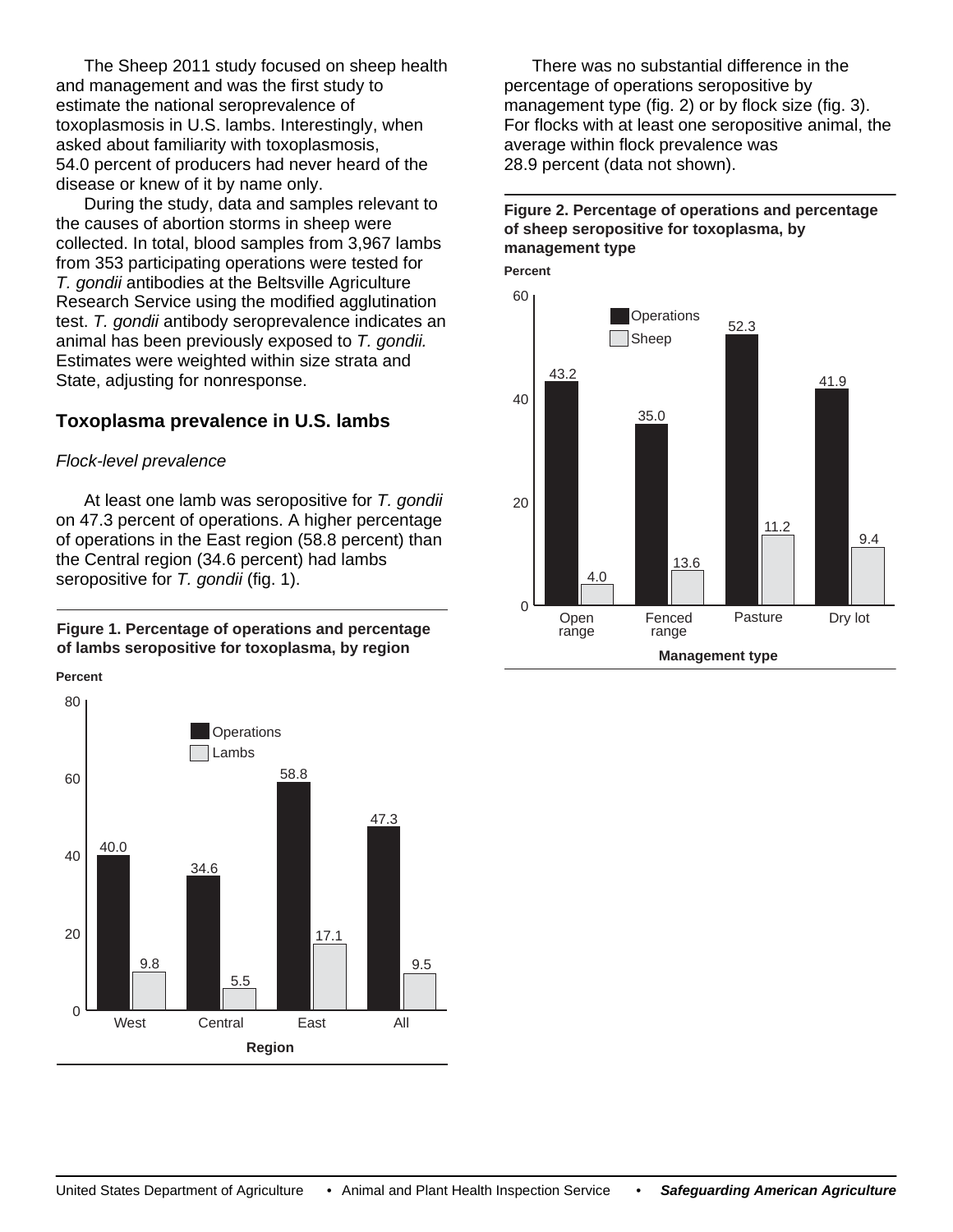**Figure 3. Percentage of operations and percentage of lambs seropositive for toxoplasma, by flock size**



#### *Animal-level prevalence*

Overall, 9.4 percent of lambs tested positive for *T. gondii* antibodies. Similar to flock-level results, a higher percentage of lambs in the East region than the Central region were seropositive (17.1 and 5.5 percent, respectively). Although there was no substantial difference between management types at the operation level, a higher percentage of lambs managed primarily on pasture were seropositive for *T. gondii* compared with lambs managed primarily on open or fenced range (figure 2). A higher percentage of lambs on small operations than large operations tested seropositive (14.5 and 5.4 percent, respectively) [fig. 3].

## **Abortions on U.S. Sheep operations**

Of operations with more than one ewe, nearly half (43.8 percent) had ewes that aborted in 2010. Nearly three-fourths of these operations (73.8 percent) indicated that the cause of abortion was unknown. Just 3.4 percent of operations indicated the suspected cause of abortions was due to toxoplasmosis. A low percentage of these operations (6.9 percent) indicated that the diagnosis was confirmed by a veterinarian or laboratory.

## **Presence of cats**

Cats are a known risk for *T. gondii* transmission to sheep. Newly infected cats typically excrete large numbers of oocysts in their feces and can contaminate bedding, unprotected hay, feed bins, water, and pastures. Nearly all operations (96.2 percent) had some type of  $cat<sup>3</sup>$  present during 2010. The majority of operations had domestic cats with outside access (80.1 percent) or feral/stray cats (77.9 percent). Rodents persistently infected with *T. gondii* are an important source of infection for cats that hunt them. Birds can also be a source of infection for cats.

## **Conclusions**

Nearly half of U.S. sheep operations were seropositive for *T. gondii*, confirming recent or past exposure to this parasitic infection. Flock management, size, and geographic location appear to impact the percentage of operations and lambs seropositive for toxoplasma antibodies.

Sheep operations can reduce the likelihood that their animals will become infected with *T. gondii* by following good biosecurity practices and by eliminating known risk factors. Such practices might include preventing cats from accessing sheep and feed storage areas and reducing rodent populations. Previously infected mature cats are less likely to shed *Toxoplasma*.

To reduce the risk of human infection, lamb should be thoroughly cooked before eating, and good hygiene should be practiced when changing cat litter boxes or working with potentially contaminated soil.

## **References**

Alvarado-Esquivel C, et al., 2012. Seroprevalence of *Toxoplasma gondii* infection in domestic sheep in Durango State, Mexico. J Parasitol 98(2); 271–273.

Alvarado-Esquivel C, et al., 2013. Seroprevalence and correlates of *Toxoplasma gondii* infection in domestic sheep in Michnoacan State, Mexico. Prev Vet Med 112(3-4); 433–437.

Behymer DE, et al., 1985. Epidemiologic study of toxoplasmosis on a sheep ranch. Am J Vet Res 46(5); 1141–1144.

 $\overline{a}$ 

Outdoor domestic or indoor with outside access; feral or stray; or wild or exotic).